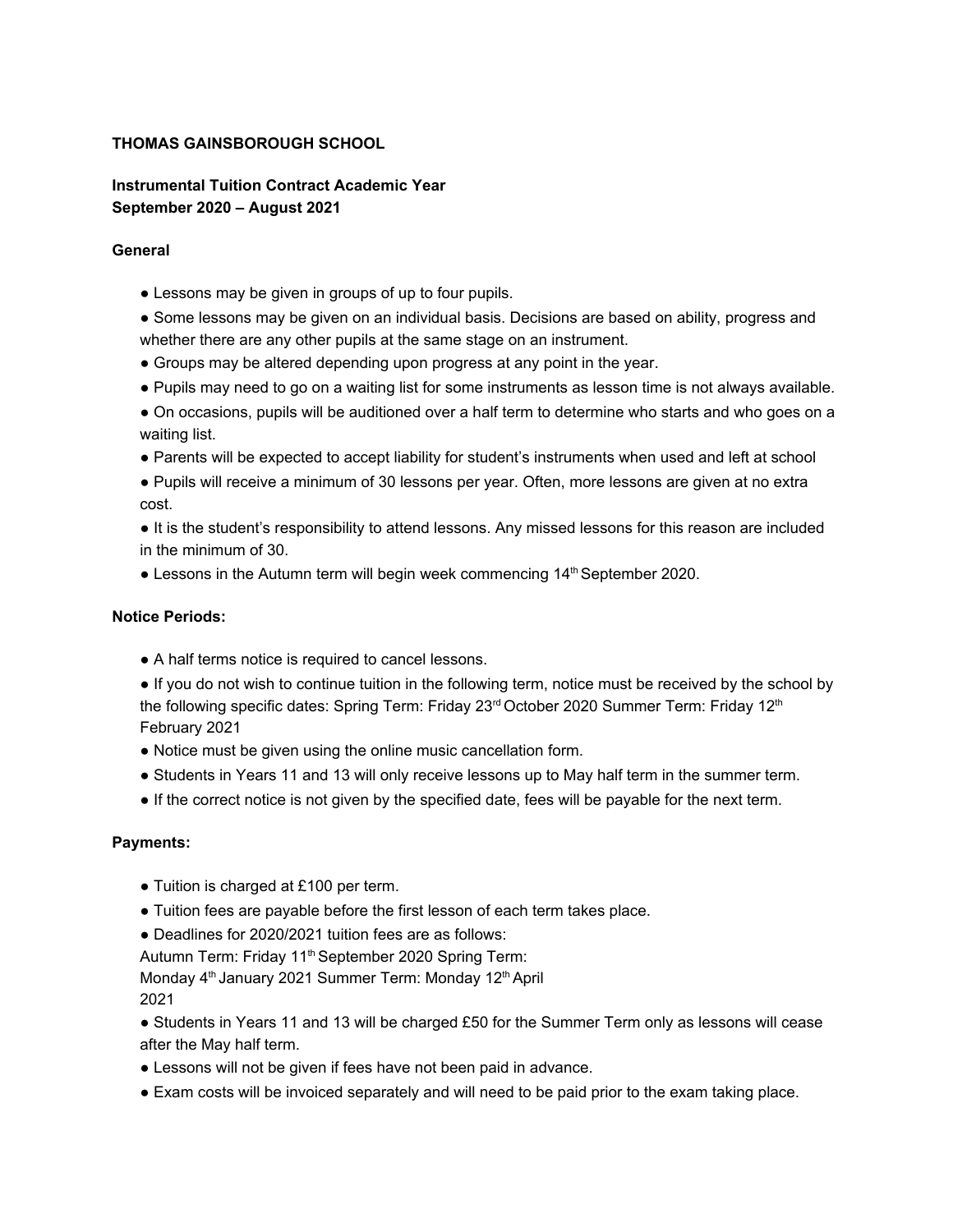• The charges are covered by the TGS Remissions Policy for parents who are unable to meet the financial requirements.

# **Discontinuation of lessons will occur for the following reasons:**

- If a student fails to attend several lessons except in the case of illness or other valid reason.
- If a student does not practise and therefore makes unsatisfactory progress.
- If a student persistently leaves his/her instrument in the practice room at the end of the school day.
- If a student does not regularly attend school ensembles or does not contribute to the concerts held by the school.
- If parents/guardians do not pay for lessons within the prescribed time unless the Remissions Policy applies.

The school will provide a termly report on progress.

I accept that Thomas Gainsborough School cannot be held responsible for any musical instrument or equipment that my son/daughter takes to school.

# **Music Tuition Expectations**

# **The students will be expected to:**

- Attend all lessons, with their instruments and books.
- In the case of illness notice should be given by 9am on the day of the lesson (to allow for lessons to be rescheduled).
- Practise regularly so that sufficient progress can be made (5 times a week).
- Provide music books when required and to replace strings or reeds when necessary (consumable items).
- Regularly attend the rehearsals and concerts of at least one of the musical groups at school and students may also form their own ensembles which may perform in the concerts.
- To take their instruments home at the end of each school day to practise.

# **Parents/guardians of students will be required to:**

- Encourage their son/daughter to practise regularly and monitor their progress.
- Students are also able to arrange practise in school with Mr Reynolds.
- Contribute a specified amount to the cost of lessons for each term, the rest of which will be paid by the school.
- The charges are covered by the TGS Remissions Policy for parents who are unable to meet the financial requirements.
- Pay the cost of any exams taken by the student and ensure that he/she can attend the exam.
- Accept liability for student's instruments when used and left at school.